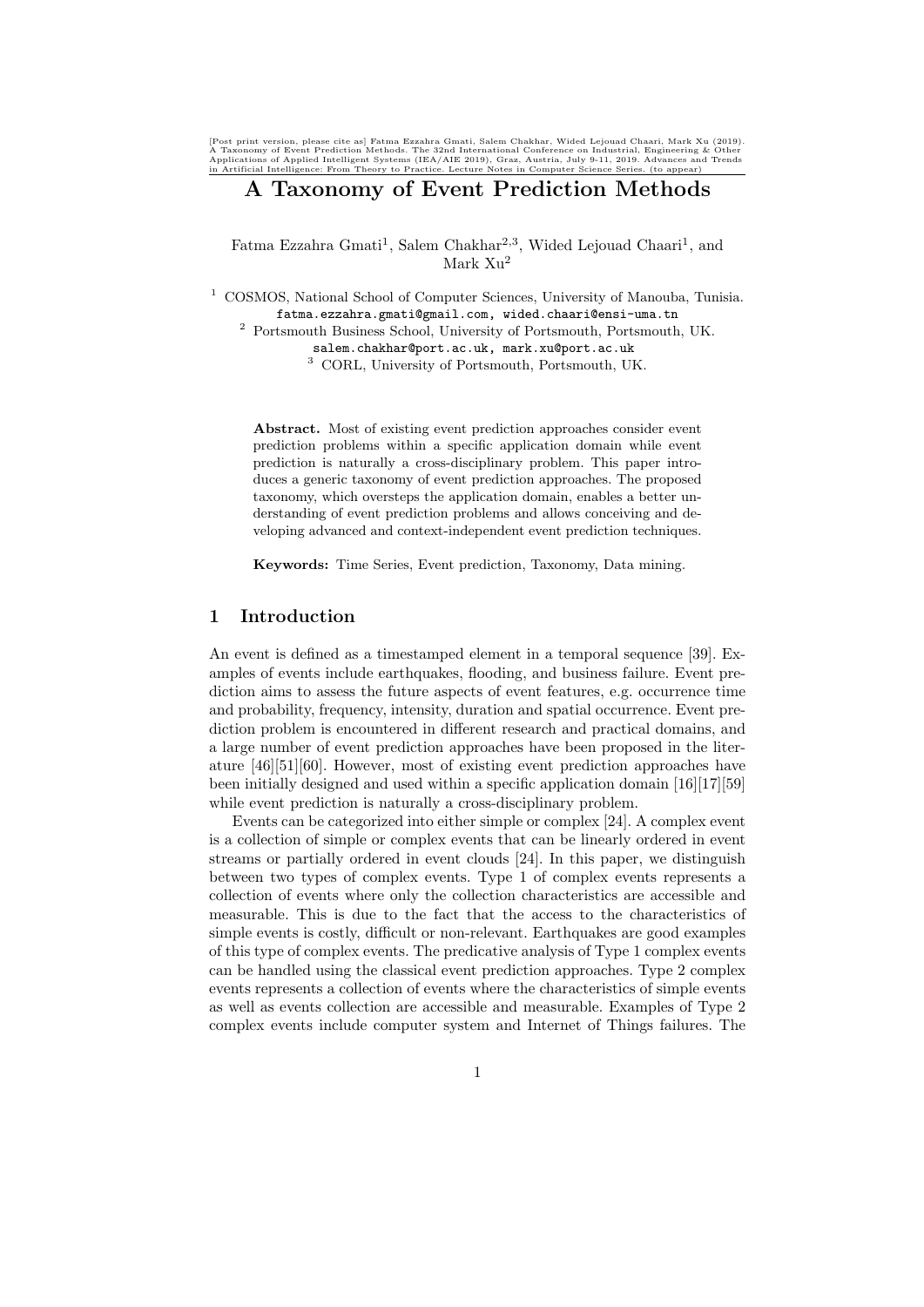predicative analysis of Type 2 complex events is essentially based on Complex Event Processing (CEP) techniques [24][58].

The objective of this paper is hence to identify and classify the main mature and classical approaches of event prediction. It introduces a generic taxonomy of event prediction approaches that oversteps application domain. This generic cross-disciplinary view enables a better understanding of event prediction problems and opens road for the design and development of advanced and contextindependent techniques. The proposed taxonomy distinguishes first three main categories of event prediction approaches, namely generative, inferential and hybrid. Each of these categories contains several event prediction methods, whose characteristics are presented in this paper.

The paper is organized as follows. Section 2 introduces the taxonomy. Sections 3-5 detail the main categories of event prediction approaches. Section 6 discusses some existing approaches. Section 7 concludes the paper.

# **2 General view of the taxonomy**

The taxonomy in Figure 1 presents a generic classification of event prediction approaches in time series. This taxonomy includes only classical and mature approaches that are well established in the literature. Furthermore, this taxonomy has been constructed based on some commonly studied event types from several fields, namely finance, geology, hydrology, medicine and computer science. Three main categories of event prediction approaches can be distinguished in Figure 1:

- **– Generative approaches**. These approaches build theoretical models of the system generating the target event and predict future events through simulation. The term generative refers to the strategy adopted by generative science [18] consisting in the modelling of natural phenomena and social behavior through mathematical equations [12] or computational agents [21]. They are adapted to predict events where specific simulation frameworks are accessible, for instance flood modeling and simulation frameworks [12][14]. Generative approaches are mature and well proven. These approaches require a strong expertise in the target event field.
- **– Inferential approaches**. Real world is complex and even though physics and mathematics have greatly evolved, our knowledge of rules that control observed phenomena is still superficial [38]. Thus, generative approaches still deficient in cases where the knowledge of the system generating the event is insufficient. Inferential approaches fill this gap. These approaches literally learn and infer patterns from past data.
- **– Hybrid approaches**. These approaches combine models constructed from observed data with models based on physics laws. Hence, they employ generative and inferential approaches. The authors in [30] design hybrid approaches by 'conceptual approaches'. The basic idea of hybrid approaches is to use inferential methods to prepare the considerable amount of historical data required as input to generative methods.

These categories will be further detailed in the rest of this paper: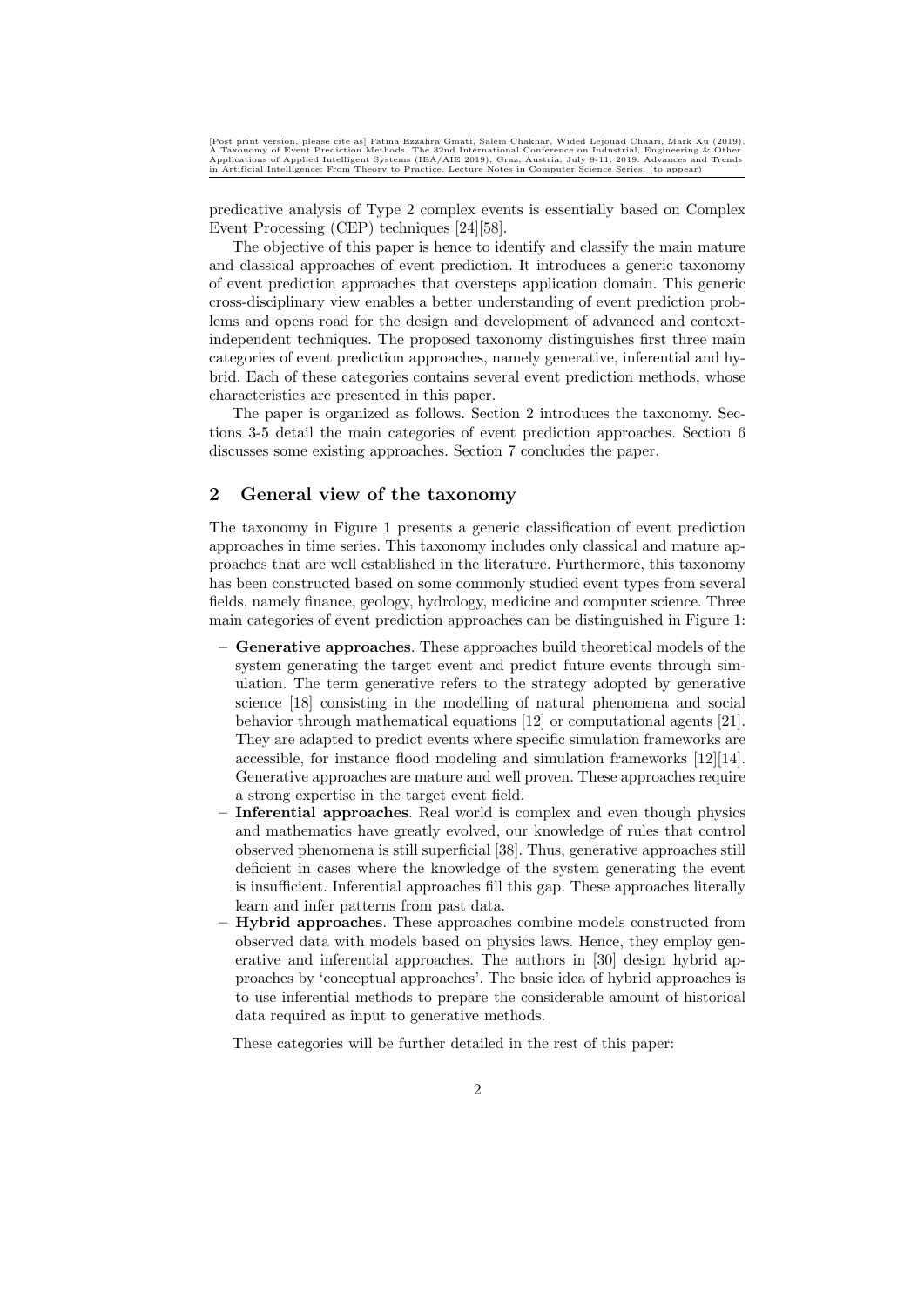

**Fig. 1.** Taxonomy of events prediction approaches

# **3 Generative approaches to event prediction**

The flowchart in Figure 2 illustrates graphically the working principle of generative approaches. Three main steps can be distinguished. First, the theoretical structure of the system generating the event is modelled. Second, the obtained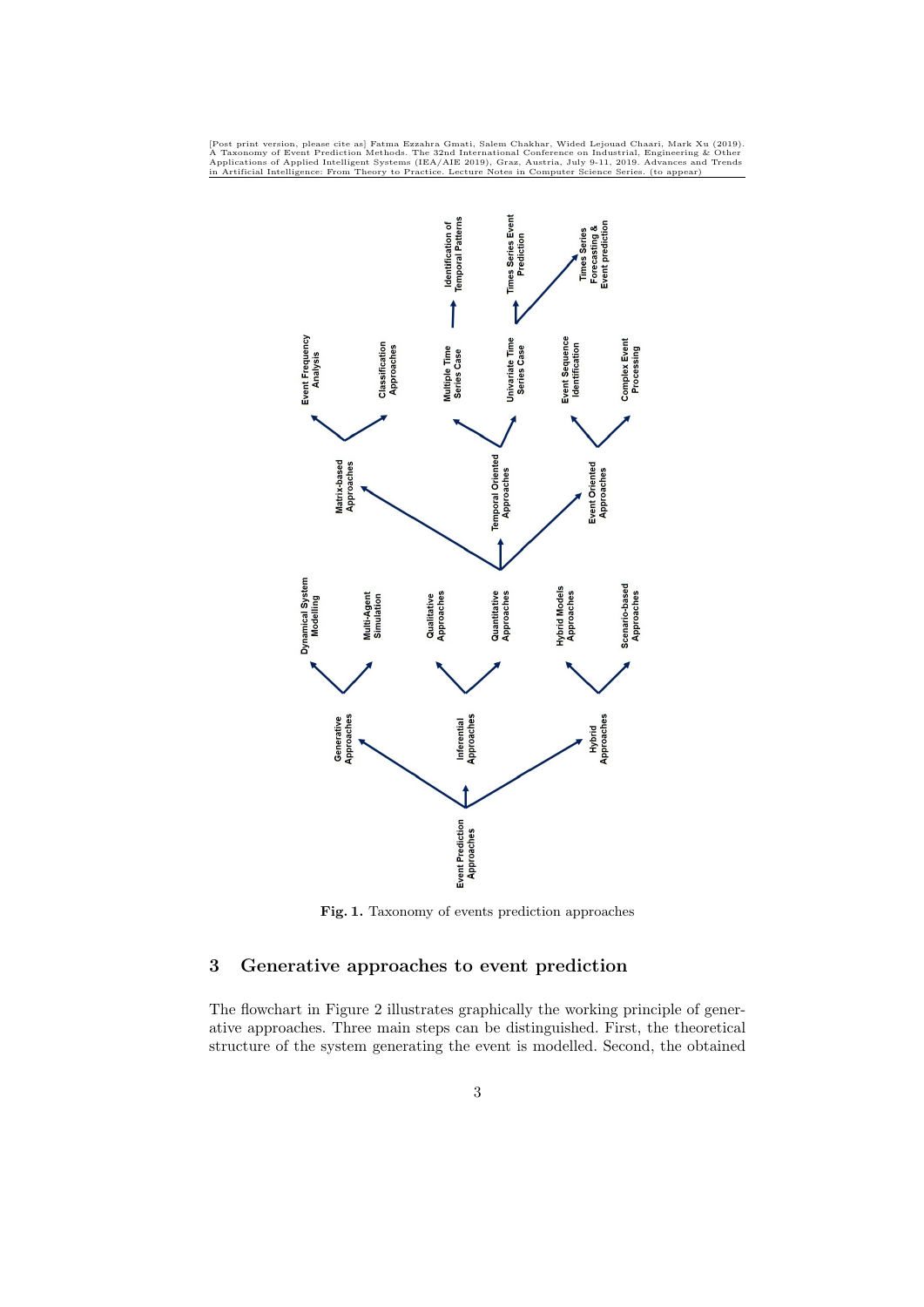model is calibrated and validated using real-world datasets. This step consists in the estimation of the model parameters that fit at best the available data. Finally, simulation is performed, the future states of the system are generated and future event characteristics are deduced.



**Fig. 2.** Working principle of generative approaches

There are two main sub-categories of generative approaches:

- **– Dynamical system modeling**. A dynamical system can be described as a set of states *S* and a rule of change *R* that determines the future state of the system over time *T*. In other words, the rule of change  $R: S \times T \longrightarrow S$ gives the consequent states of the system for each  $s \in S$ . These approaches build the theoretical model, then construct a computational model that implements the theoretical mathematical model [12]. In hydrology field, these models are called hydrodynamic models [37]. Dynamical system modeling approaches depend on the model robustness. They are mainly applied in weather forecast and flood prediction.
- **– Agent-based simulation**. These approaches consist in the modelling of the system components behavior as interacting agents. They are effective when human social behavior need to be considered [21].

The main difference between these two sub-categories concerns the model conception foundation. In the first case, differential equations govern the system evolution, whereas, in the second case, logical statements establish the rules and interaction between agents [11].

### **4 Inferential approaches to event prediction**

The working principle of inferential approaches is shown in Figure 3, where three main steps are involved. First, data is created, analyzed and calibrated. Second, predictive modelling (i.e. inference) is conducted. Inference may be based on expert opinion or on a quantitative predictive model, as detailed in what follows. Finally, the model is tested over unseen datasets. The event characteristics are deduced from obtained results.

There are two main trends within inferential approaches: qualitative and quantitative. The first case is conducted through human experts while the second relies on statistical or machine learning techniques.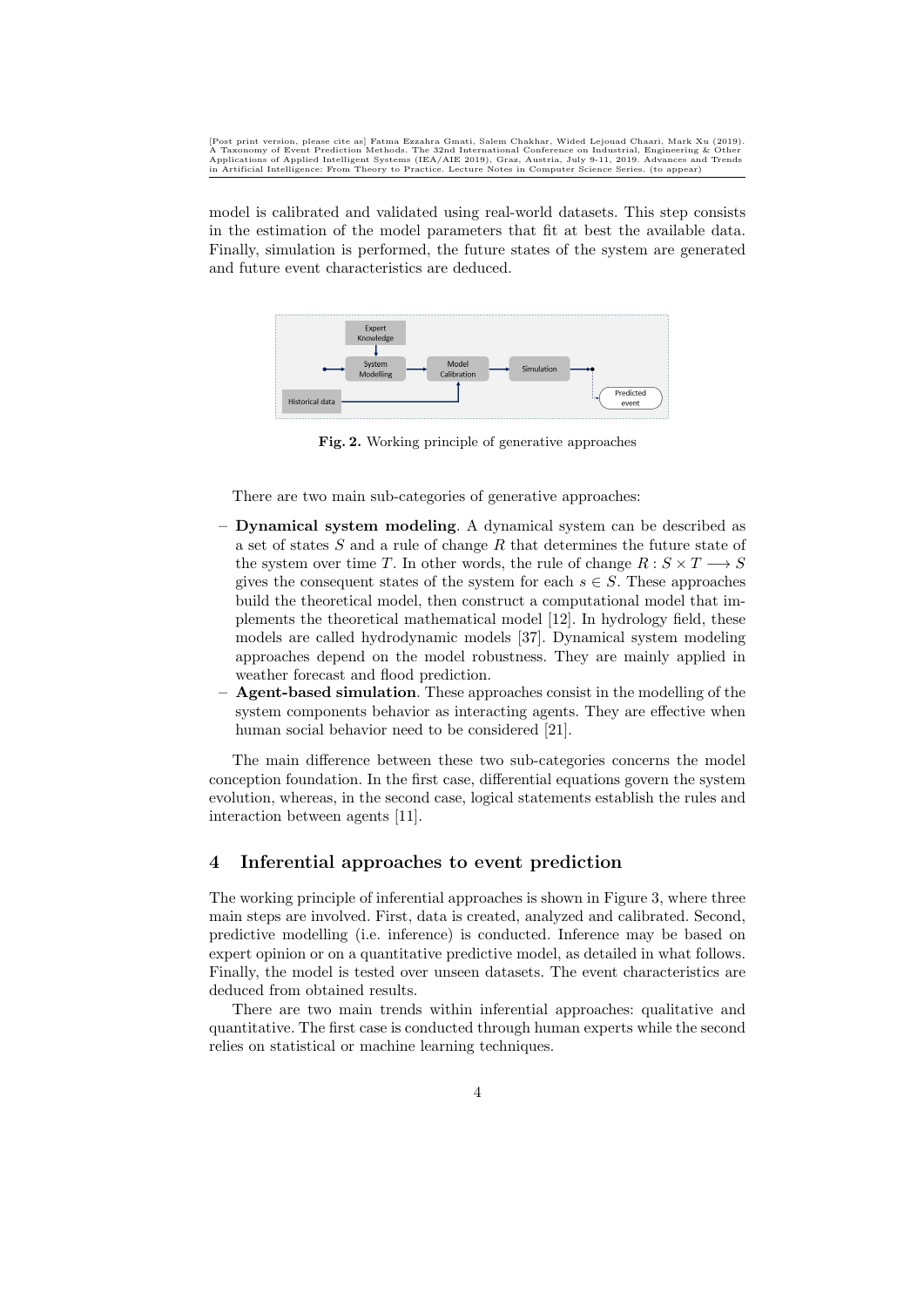



**Fig. 3.** Working principle of inferential approaches

#### **4.1 Qualitative approaches**

Qualitative approaches relies on Human expertise. Experts in the target event field analyze the data in order to deduce common patterns. Then, they construct mathematical or logical relations between studied variables and event probable occurrence. These relations are commonly called indexes in finance context. Unlike generative approaches where each model must have sound theoretical foundation, qualitative approaches allow subjectivity in the constructed model. According to [2], subjectivity is accepted when human behavior is under study.

#### **4.2 Quantitative approaches**

Within quantitative approaches, data is processed through algorithms and statistical techniques. There is a large number of quantitative approaches. The main difference between them concerns the format of data used to carry out the study. Hence, quantitative approaches are further subdivided according to data format into three subgroups, which are detailed in the following paragraphs. We design by  $e^t$  a target event and by  $e^t_o$  the occurrence *o* of the event  $e^t$  and  $t_o$  its time of occurrence with  $o \in [1..n]$ ; *n* is the number of past events considered in the study.

**4.2.1 Matrix data structure-based approaches** In this case, data has the format of a matrix. This format is commonly used in statistics. Cases (i.e. observations or learning set) representing the matrix rows are event instances  $e_o^t$ . Matrix rows can also be control-cases  $c_z^t$  representing random situations that take place at time  $t_z$  such that  $t_o \neq t_z$  with  $z \in [1..m]$ ; *m* is the total number of control-cases. The matrix columns are variables (i.e. features, biomarkers, attributes)  $X_k$  with  $k \in [1..K]$ ; *K* is the total number of variables. Finally, data used has the following format:  $M = (x_{ij})$  with  $i \in [1..n+m]$  and  $j \in [1..K]$ ; and  $x_{ij}$  is the value of variable  $X_j$  for each observation. Approaches dealing with such format are classification approaches and event frequency analysis approaches.

*Classification approaches* The prediction process involves predictor variables referenced above as  $X_k$ . Classification can be supervised or unsupervised. For supervised classification, a decision variable *D* such that  $D \in \{X_k\}$  specifies the predicted outcome. The decision variable can be the event magnitude or simply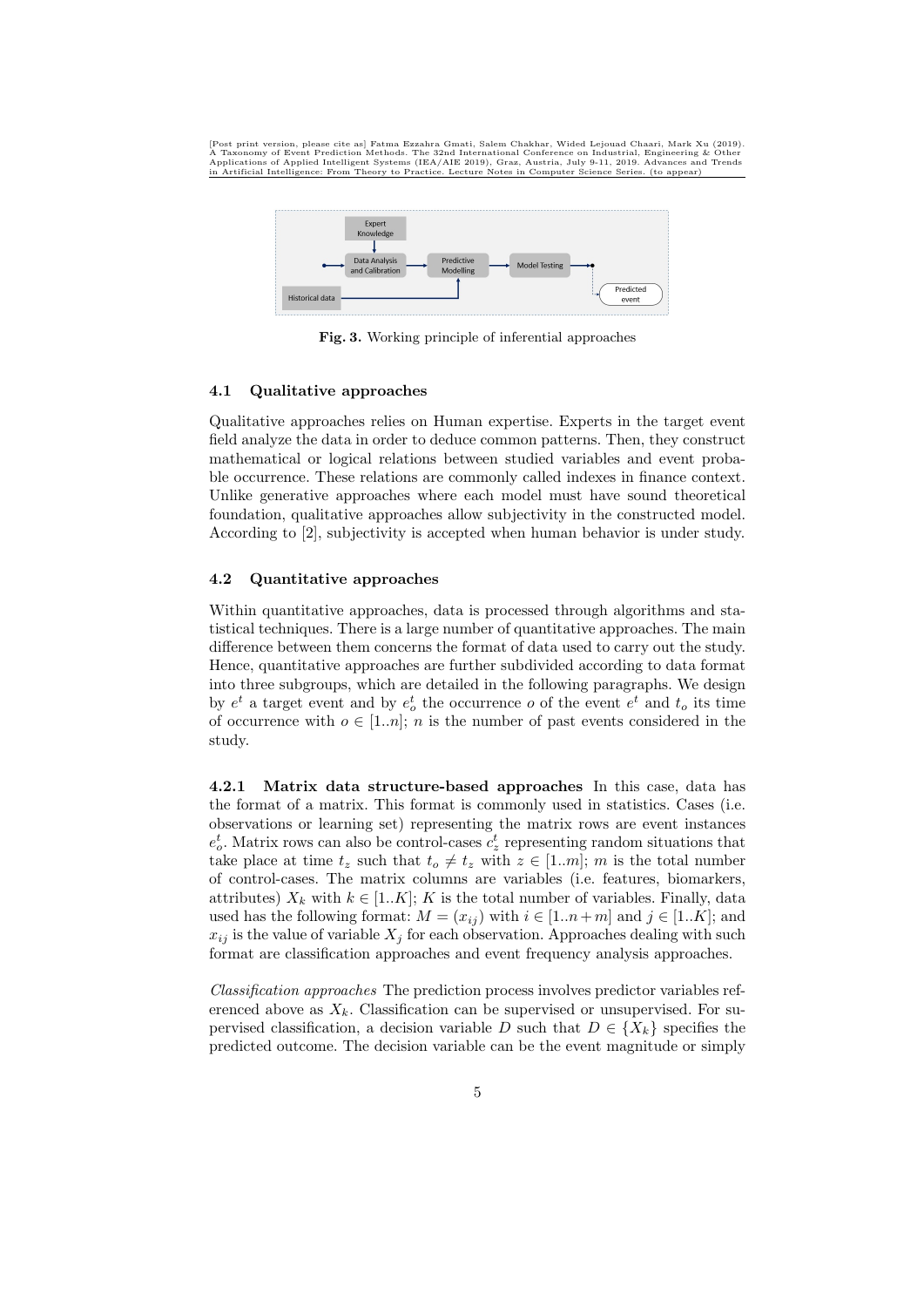a binary valued variable specifying the actual occurrence of the event or not [32]. In unsupervised classification, clusters are deduced and interpreted as prediction outcomes [32]. Classification techniques for prediction purpose can be applied as single classifiers [3][47] or as hybrid classifiers [15][13] which is the recent trend in this area. The authors in [32] give a summary of hybrid classifiers for business failure prediction.

*Event frequency analysis approaches* The event occurrences are described by a unique random variable or a set of variables  $X<sub>o</sub>$ . This can be the event intensity (i.e. magnitude for earthquakes) or other characteristics such as the volume and duration for floods [61]. In this category of approaches, the variable outcomes are estimated by analysing frequency distribution of event occurrences. The estimation of outcomes relies on descriptive statistics and consists practically in approximating the variables distribution then deducing their statistical descriptions.

There are two cases for this type of approaches: (i) rare events with a focus on maximum values for  $X<sub>o</sub>$  (i.e. extreme events) [25]; and (ii) frequent events. For the first case, extreme value theory has become a reference. It involves the analysis of the tail of the distribution. For the second case, known distributions such as Poisson, Gamma or Weibull are considered. Studies extending the extreme value theory for the multivariate case exist but are rather difficult to apply for non-statisticians [17].

**4.2.2 Temporal approaches** In temporal approaches, the time dimension is explicitly considered. Here,  $e_o^t$  will be identified on a set of  $K$  time series, each time series represents a variable *X* measured at equal intervals over a time period *T* such that the time of occurrence of  $e_o^t$ , namely  $t_o$ , is included in *T* (see Figure 4). The set of time series which actually represent the studied data is denoted by  $S_T = \{X_k(t); t \in T\}$ ,  $k \in [1..K]$ . Temporal approaches may consider unique time series (i.e. univariate time series) or several time series. Two types of methodologies are possible.



**Fig. 4.** Target events identification on time series over time interval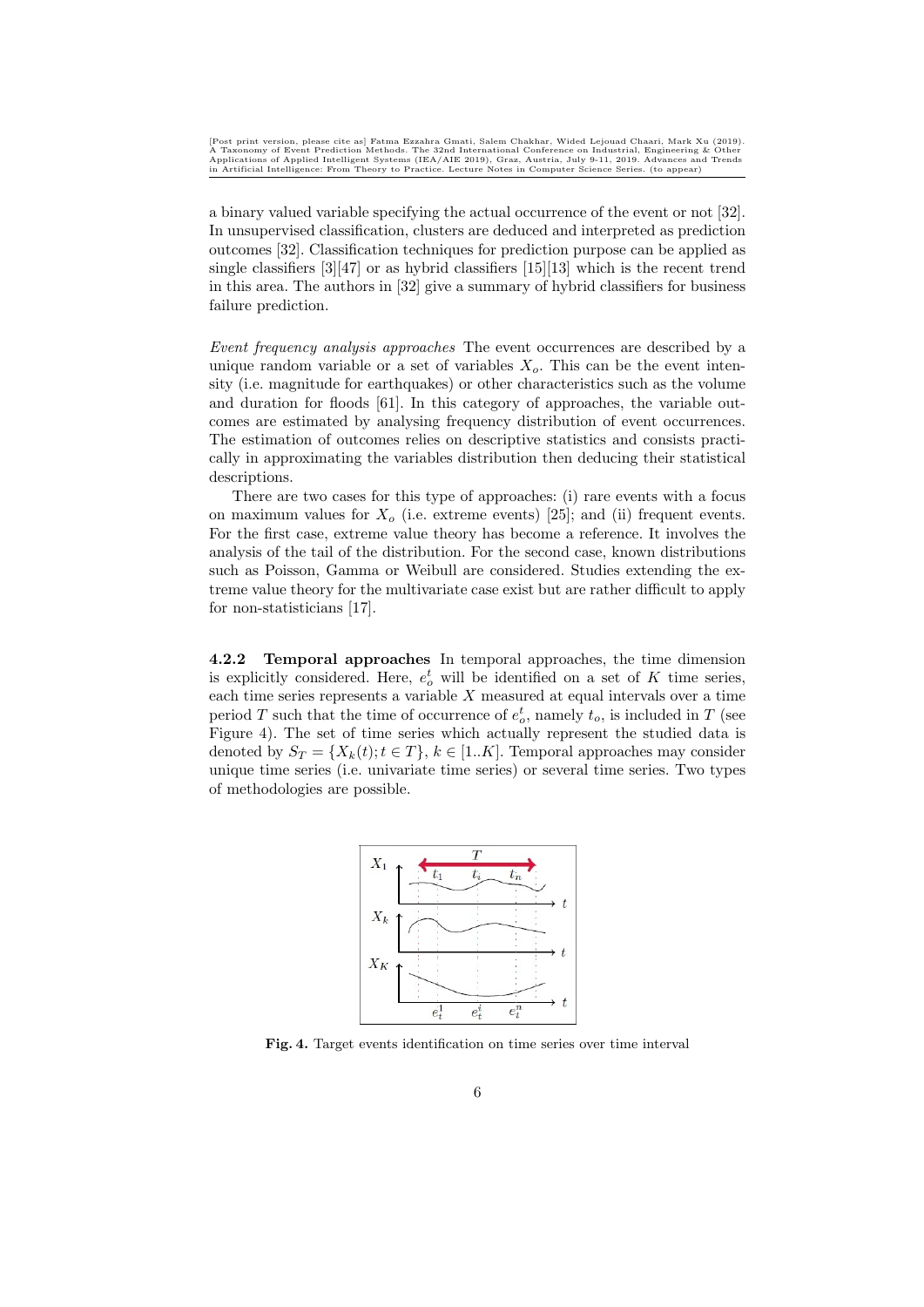[Post print version, please cite as] Fatma Ezzahra Gmati, Salem Chakhar, Wided Lejouad Chaari, Mark Xu (2019).<br>A Taxonomy of Event Prediction Methods. The 32nd International Conference on Industrial, Engineering & Other<br>Ap in Artificial Intelligence: From Theory to Practice. Lecture Notes in Computer Science Series. (to appear)

*Approaches dealing with univariate time series* In this special case, a unique time series is under consideration. The event prediction can follow two patterns:

- **–** *Time series forecasting and event detection* For this case, time series values are forecasted. Then the target event is detected. It is important to note that event prediction on the basis of time series data is different from time series forecasting. The difference consists in the nature of the predicted outcome. For event prediction, the outcome is an event, hence the goal is to identify the time of occurrence of the event through the analysis of the effect the precursor factors have on time series data. For time series forecasting, the outcome consists in the future values of the time series. The authors in [54] applied this approach for computer systems failure prediction.
- **–** *Time series event prediction* We refer to time series event [43][45] as a notable variation in the time series values that characterizes the occurrence of the target event under study. In this special case, researchers analyze variations, mainly trends, in time series data, preceding the time series event and deduce temporal patterns that can be used for prediction.

*Approaches dealing with multivariate time series* Most works under this category deduce temporal patterns from multiple time series followed by clustering or classification of these patterns in order to deduce future events [8][41]. These approaches adopt the same strategy as with time series event prediction but they are more adapted to the complex aspect of multivariate time series.

**4.2.3 Event oriented approaches** When the available data is a collection of events, event prediction strategy follows a different path, where the central focus becomes the chronological interrelations between events data and a special target event, the latter can a simple or complex event. In what follows, we will detail two cases: the first is event sequence identification, which is adapted for simple events, and the second is complex event processing which is adapted to complex events.

*Event sequence identification* Within event sequence identification, we consider a set *L* of secondary events  $\{e_l^s\}$  with  $l \in [1..L]$  (see Figure 5). These events are events occurring around the target event and can be used to predict the target event. The secondary event  $e_l^s$  occurrences are denoted by  $\{e_{lz}^s\}$  with  $z \in$  $[1..Z_l]$ ;  $Z_l$  the total number of occurrences for the secondary event with index *l*. The secondary event  $e_l^s$  is also described by a set of *K* variables  $\{X_k\}$  with  $k \in [1..K]$  (the authors in [59] described these variables as a set feature value pairs). All events set  ${e_{iz}^s}$  (with  $l \in [1..L]$  and  $z \in [1..Z_l]$ ), in addition to  ${e_i^t}$ (with  $i \in [1..n]$ ), are considered over a common time interval T and temporal sequences are deduced. These events and the corresponding variables describing each event occurrence represent the data format for event sequence identification approaches.

This category of approaches is mainly used in online system failure prediction [34][49] where secondary events are identified from computer log files.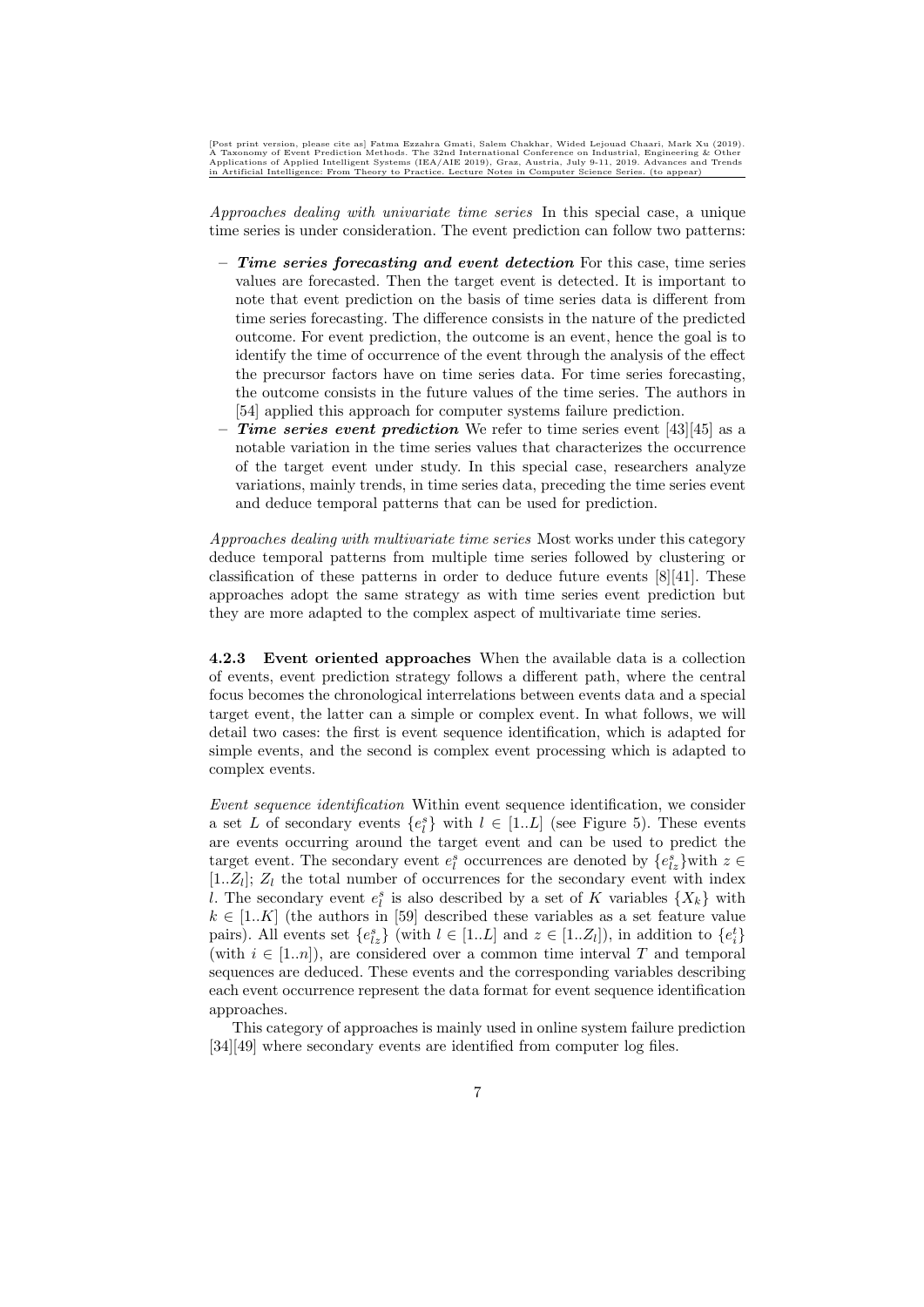



**Fig. 5.** Graphical illustration of target and secondary events over time

*Complex event processing* A complex event is a sequence  $\langle e_1, \ldots, e_m \rangle$  of different simple events chronologically related. The CEP aim at detecting complex events on the basis of an event space as a dataset. The CEP solutions has been applied successfully to predict heart failures [36], where simple events like symptoms are detected and hence an alert predicting the heart stroke (complex event) is enabled. Other applications include computer system failure prediction [6], Internet of things failure prediction [56] and bad traffic prediction [1].

# **5 Hybrid approaches to event prediction**

The working principle of hybrid approaches is given in Figure 6. As shown in this figure, hybrid approaches combine steps from generative and inferential approaches. The starting point is both available historical data (like generative approaches) and knowledge about system generating the event (like inferential approaches). The outputs of these two parallel steps are combined into a general model. The next step consists in model calibration and validation against realworld datasets (similarly to generative approaches). Finally, simulation of the future states of the system is performed and the predicted outcome is deduced.



**Fig. 6.** Working principle of hybrid approaches

This category can be further subdivided into two sub-groups:

**– Scenario based approaches**. These approaches construct a mathematical model of the system generating the target event. Then, they vary the model input data according to different possible scenarios extracted from the historical data records. The various outputs of the model represent all possible results. Scenario based approaches are often seen as solution to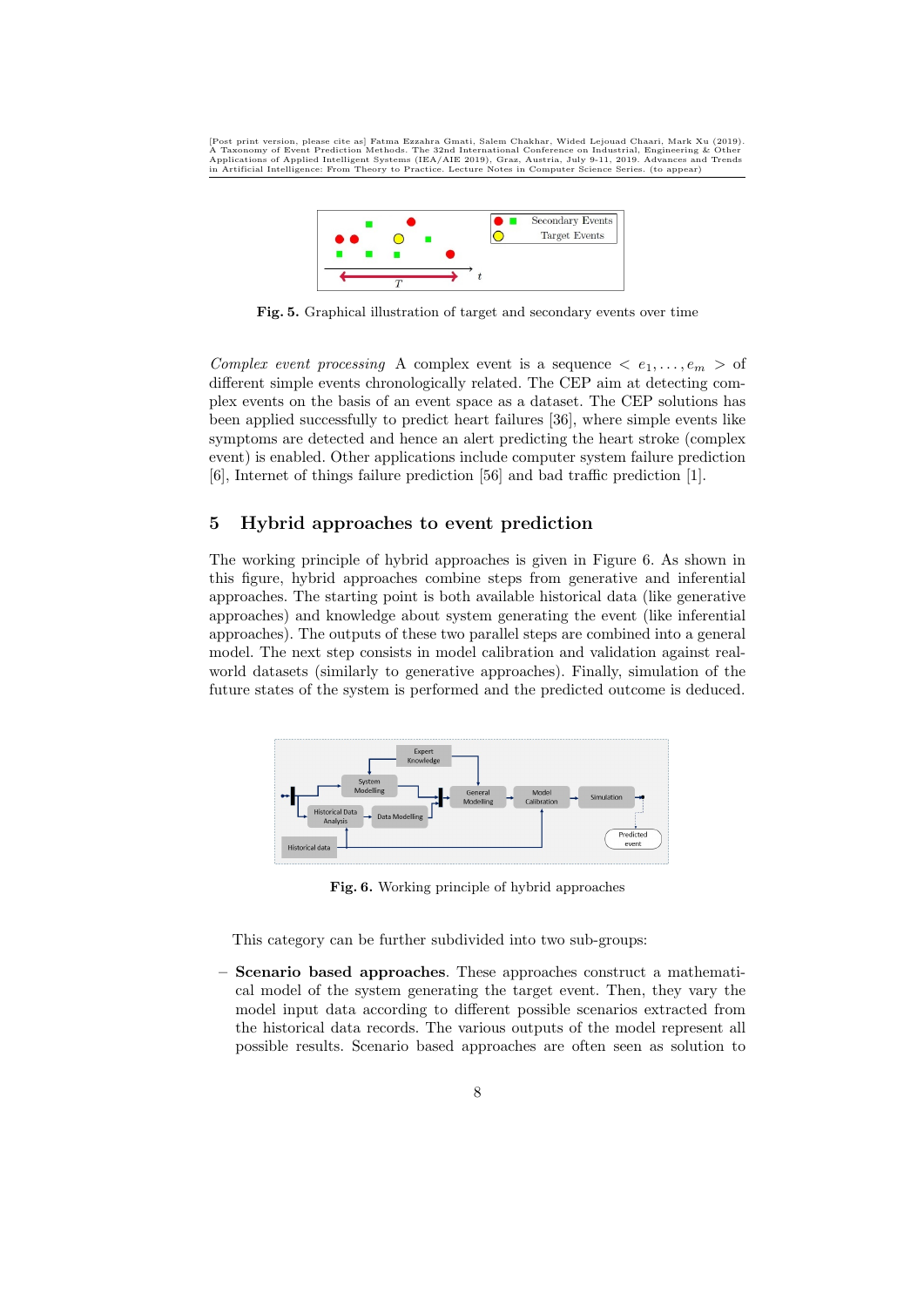[Post print version, please cite as] Fatma Ezzahra Gmati, Salem Chakhar, Wided Lejouad Chaari, Mark Xu (2019).<br>A Taxonomy of Event Prediction Methods. The 32nd International Conference on Industrial, Engineering & Other<br>Ap in Artificial Intelligence: From Theory to Practice. Lecture Notes in Computer Science Series. (to appear)

uncertainty issues [28]. A classic example of scenario based approaches is ensemble streamflow prediction [23], which is mainly used in flood prediction.

**– Mixed data models approaches**. These approaches combine models constructed from observed data with models based on physics laws. Hence they employ generative and inferential modeling techniques. The authors in [30] design this type of approaches by 'conceptual models'. Generally, generative models involve a considerable amount of historical data, so inferential models, such as time series modelling techniques, are used to generate the required input data.

## **6 Discussion**

Table 1 provides some examples illustrating the application of discussed categories of methods in different application domains. This table shows that some approaches are devoted to some specific event types. For example, hybrid approaches are widely applied in hydrology, especially for flood prediction. Event sequence identification is mainly applied for computer system failure prediction. This is due to the availability of secondary events through system logs. Multiagent simulation requires strong knowledge in computer science and may be too complex for non-specialists. This explains its application for restrained fields. Qualitative prediction approaches are well adapted to predict low risk related events such as in financial context. However, they can be unreliable for major events such as floods and earthquakes.

The approaches depicted in the taxonomy have several drawbacks. For instance, generative and hybrid approaches fail to produce a model that generates exactly the real-world outcomes of the studied systems [38]. Dynamical system modeling approaches perform the prediction under the assumption that the system generating the event is deterministic. However errors due to the incomplete modeling of the system make this assumption very strong in some cases. For instance, earthquake prediction studies until now fail to model the dynamics of tectonic plaques accurately [39].

Within inferential approaches, the authors in [25] argue that in event frequency analysis, fitting event characteristic variables to a known probability law can lead to inaccurate results [25]. The predictive ability of event frequency analysis approaches is relatively limited but they can be used to assist the prediction process by analysing the studied phenomenon. In addition, the authors in [2] remark that inferential approaches fail to analyze the data holistically and they mainly focus on a truncated aspect of the data. In addition, they fail to take into account the system dynamics and interactions between variables [2]. At this level, one should observe that classification approaches can take into account interactions between variables. Furthermore stream mining models, prepared to deal with concept drift, can address system dynamics by evolving the machine learning model.

The authors in [2] advocate that qualitative approaches are more effective if they are combined with quantitative analysis, since a holistic consideration of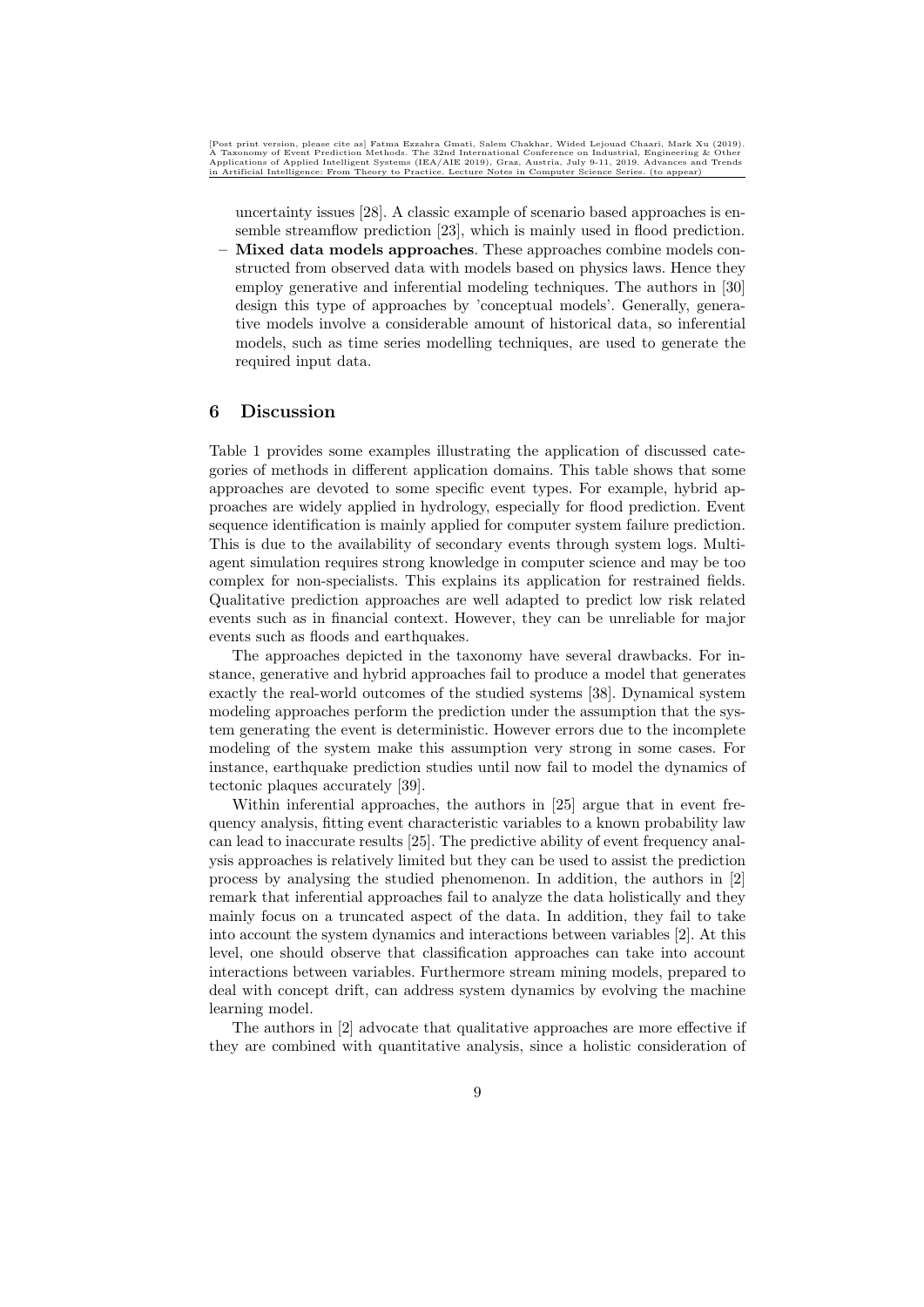event context, its dynamics but also temporal evolution by experts may overcome the restrictive view of data by quantitative approaches. The advantage of classification based approaches as a prediction technique is the availability of a range of proven tools and computing packages, making its application open to large public. However, classification based approaches fail to handle uncertainty in data and do not take into account preferences in input variables. In addition, classification based approaches neglect time dimension, as stated in [5]. Furthermore, the approximate time to event occurrence defined by [59] as lead time can be inaccurately estimated, which is a drawback for risk prevention procedures, especially concerning major events such as floods and earthquakes. At this level, we should mention that the proposal of [26] presents some solutions to address this issue by using composed labels having the form (Event, Time) for predicating event occurrence time and (Event,Intensity,Time) for predicating event occurrence time and intensity.

| Category                       | <b>Business</b> | Stock     | Earthquakes       | Floods    | Heart         | Computer | Internet  |
|--------------------------------|-----------------|-----------|-------------------|-----------|---------------|----------|-----------|
|                                | failure         | market    |                   |           | stroke/       | System   | of Things |
|                                |                 | variation |                   |           | Health events | failure  | failure   |
| Dynamical system modelling     | [42]            |           | $^{[7]}$          | $[12]$    |               | $[55]$   |           |
| Multi agent simulation         |                 |           |                   |           | $[31]$        |          |           |
| Qualitative prediction         | $[52]$          |           |                   |           |               |          |           |
| Event frequency analysis       |                 |           |                   | $[48]$    |               |          |           |
| Classification                 | [15][13][29]    |           | $[47]$            |           | $[3][50]$     | $[27]$   |           |
| Temporal patterns (Univariate) |                 | [44]      | $[35][22][4][40]$ | $[16]$    |               |          |           |
| Temporal patterns (Multiple)   |                 |           |                   |           | [8][57]       |          |           |
| Forecasting/Event detection    |                 |           |                   |           |               | $[54]$   |           |
| Event sequence identification  |                 |           |                   |           |               | [34][49] |           |
| Complex event processing       |                 |           |                   |           | $[36]$        | [6]      | $[56]$    |
| Hybrid models approaches       |                 |           |                   | $[10][9]$ |               |          |           |
| Scenario based approaches      |                 |           |                   | [53][33]  |               |          |           |

**Table 1.** Examples of event prediction methods and applications

An interesting approach to reduce the effect of these shortcomings is to combine classification and pattern identification techniques, as suggested by [5]. In this respect, the authors in [20][19] combine self-organising maps and temporal patterns to predict firms failure. More specifically, the authors in [20] use the term 'failure trajectory' to refer to temporal patterns representing the firm health over time while the author in [19] uses the term 'failure process' as a temporal pattern, and refers to it as a typology of firm behaviour over time. In both cases the patterns are used to classify firms; hence predict business failure event. More recently, the authors in [26] introduce rough set based classification techniques with an explicit support of temporal patterns identification.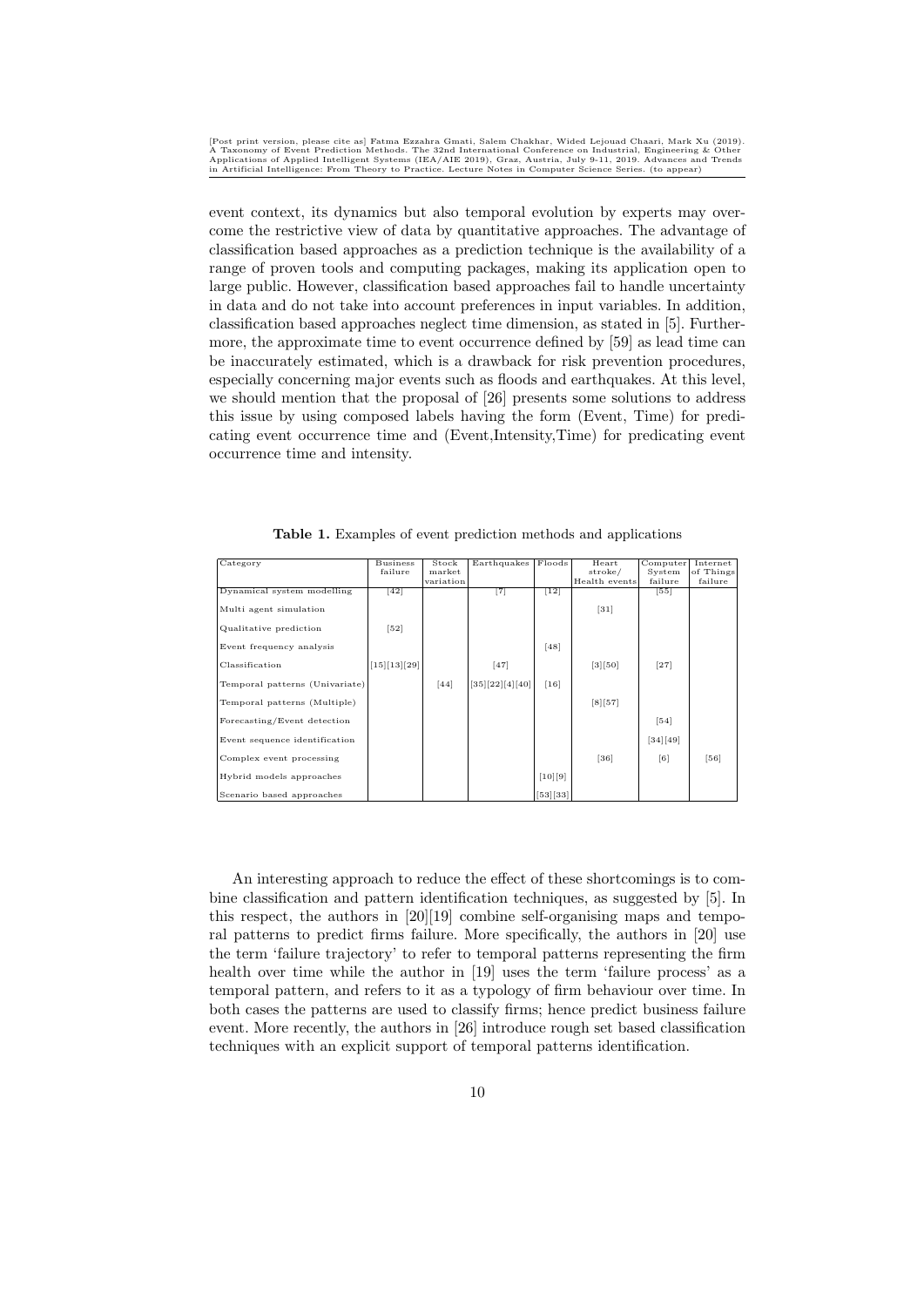[Post print version, please cite as] Fatma Ezzahra Gmati, Salem Chakhar, Wided Lejouad Chaari, Mark Xu (2019).<br>A Taxonomy of Event Prediction Methods. The 32nd International Conference on Industrial, Engineering & Other<br>Ap in Artificial Intelligence: From Theory to Practice. Lecture Notes in Computer Science Series. (to appear)

## **7 Conclusion**

This paper introduces a taxonomy of event prediction approaches. It represents a generic view of event prediction approaches that oversteps the problem considered and application domain. The proposed taxonomy has several practical and theoretical benefits. First, it extends the application domain of existing and new event prediction approaches. Second, opens road for designing and developing more advanced and context-independent techniques. Third, it helps users in selecting the appropriate approach to use in a given problem.

Several points need to be investigated in the future. First, the proposed taxonomy is far from exhaustive. We then intend to extend the present work by considering additional application domains and event types. Second, several event prediction approaches can be used for the same event type. Then, it would be interesting to design a generic guideline or some rules permitting to select the event prediction method to be used in a given problem, which will reduce the cognitive effort required from the expert.

# **References**

- 1. A. Akbar, A. Khan, F. Carrez, and K. Moessner. Predictive analytics for complex IoT data streams. *IEEE Internet of Things Journal*, 4(5):1571–1582, 2017.
- 2. H.A. Alaka, L.O. Oyedele, H.A. Owolabi, S.O. Ajayi, M. Bilal, and O.O Akinade. Methodological approach of construction business failure prediction studies: a review. *Construction Management and Economics*, 34(11):808–842, 2016.
- 3. P.C. Austin, D.S. Lee, E.W. Steyerberg, and J.V. Tu. Regression trees for predicting mortality in patients with cardiovascular disease: What improvement is achieved by using ensemble-based methods? *Biometrical Journal*, 54(5):657–673, 2012.
- 4. I. Aydin, M. Karakose, and E. Akin. The prediction algorithm based on fuzzy logic using time series data mining method. *World Academy of Science, Engineering and Technology*, 51(27):91–98, 2009.
- 5. S. Balcaen and H. Ooghe. 35 years of studies on business failure: an overview of the classic statistical methodologies and their related problems. *The British Accounting Review*, 38:63–93, 2006.
- 6. R. Baldoni, L. Montanari, and M. Rizzuto. On-line failure prediction in safetycritical systems. *Future Generation Computer Systems*, 45:123–132, 2015.
- 7. S. Barbot, N. Lapusta, and J.-P. Avouac. Under the hood of the earthquake machine: Toward predictive modeling of the seismic cycle. *Science*, 336(6082):707– 710, 2012.
- 8. I. Batal, G.F. Cooper, D. Fradkin, J. Harrison Jr, F. Moerchen, and M. Hauskrecht. An efficient pattern mining approach for event detection in multivariate temporal data. *Knowledge Information Systems*, 46(1):115–150, 2015.
- 9. S. Bergstrom. Development and application of a conceptual runoff model for scandinavian catchments. Technical report, SMHI RHO 7, 1976.
- 10. S. Blazkov and K. Beven. Flood frequency prediction for data limited catchments in the czech republic using a stochastic rainfall model and topmodel. *Journal of Hydrology*, 195(1-4):256–278, 1997.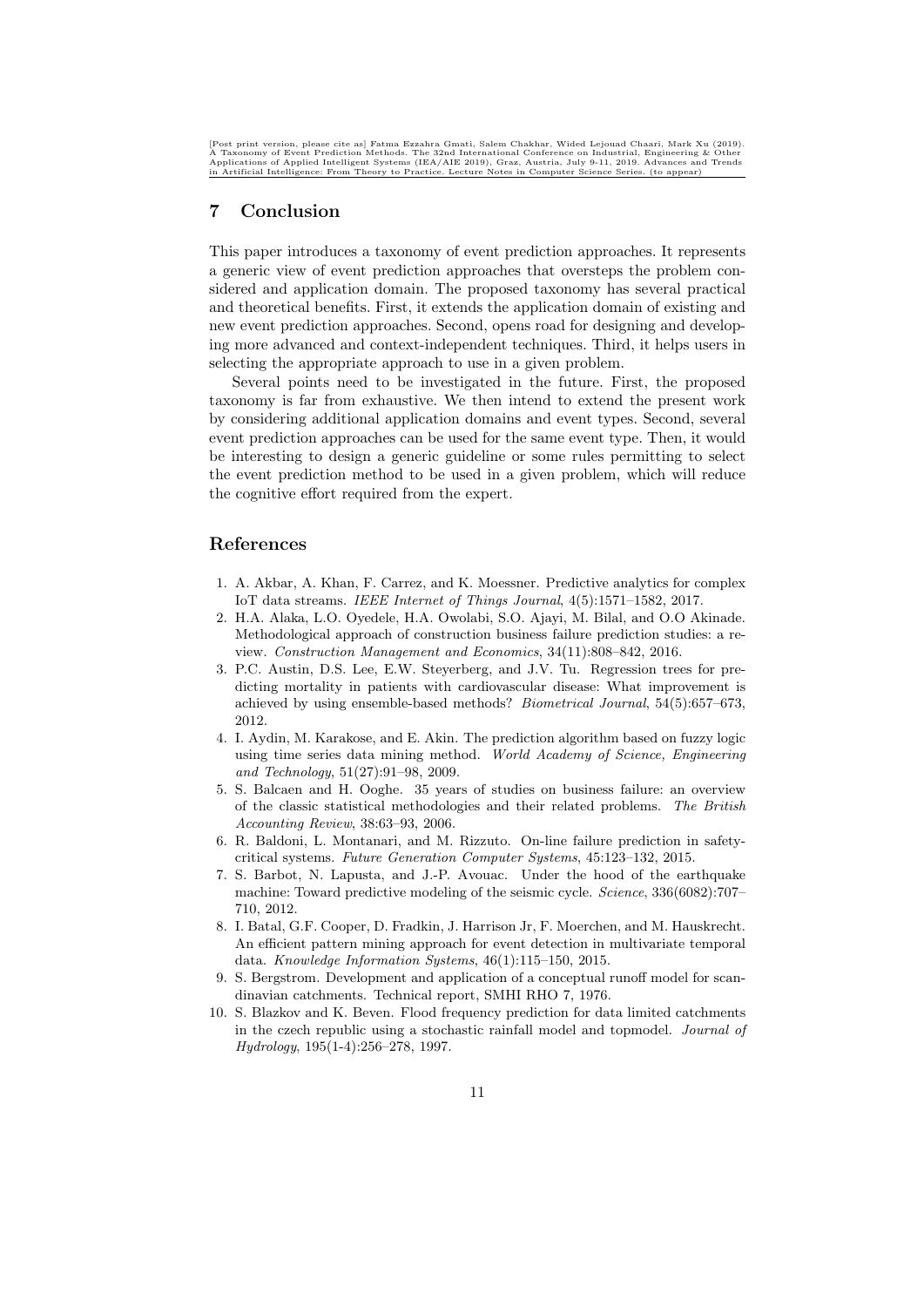- 11. T. Bosse, A. Sharpanskykh, and J. Treur. Integrating agent models and dynamical systems. In *International Workshop on Declarative Agent Languages and Technologies*, pages 50–68. Springer, 2007.
- 12. G.W. Brunner. HEC-RAS river analysis system hydraulic reference manual. version 5.0. Technical report, Hydrologic Engineering Center Davis CA, 2016.
- 13. J.D. Cabedo and J.M. Tirado. Rough sets and discriminant analysis techniques for business default forecasting. *Fuzzy Economic Review*, 20(1):3–37, 2015.
- 14. V. Casulli and G.S. Stelling. Numerical simulation of 3D quasi-hydrostatic, freesurface flows. *Journal of Hydraulic Engineering*, 124(7):678–686, 1998.
- 15. M.-Y. Cheng and N.-D. Hoang. Evaluating contractor financial status using a hybrid fuzzy instance based classifier: Case study in the construction industry. *IEEE Transactions on Engineering Management*, 62(2):184–192, 2015.
- 16. C. Damle and A. Yalcin. Flood prediction using time series data mining. *Journal of Hydrology*, 333:305–316, 2006.
- 17. M.W. Denny, L.J.H. Hunt, L.P. Miller, and C.D.G. Harley. On the prediction of extreme ecological events. *Ecological Monographs*, 93(3):397–421, 2009.
- 18. G. Dodig-Crnkovic and R. Giovagnoli. Computing nature-a network of networks of concurrent information processes. In *Computing Nature*, pages 1–22. Springer, 2013.
- 19. P. du Jardin. Bankruptcy prediction using terminal failure processes. *European Journal of Operational Research*, 242(1):286–303, 2015.
- 20. P. du Jardin and E. Séverin. Predicting corporate bankruptcy using a selforganizing map: An empirical study to improve the forecasting horizon of a financial failure model. *Decision Support Systems*, 51(3):701–711, 2011.
- 21. J.M. Epstein. *Generative social science: Studies in agent-based computational modeling*. Princeton University Press, 2006.
- 22. E. Florido, F. Martínez-Álvarez, A. Morales-Esteban, J. Reyes, and J.L. Aznarte-Mellado. Detecting precursory patterns to enhance earthquake prediction in chile. *Computers & Geosciences*, 76:112–120, 2015.
- 23. K.J. Franz, H.C. Hartmann, S. Sorooshian, and R. Bales. Verification of national weather service ensemble streamflow predictions for water supply forecasting in the colorado river basin. *Journal of Hydrometeorology*, 4(6):1105–1118, 2003.
- 24. L.J. Fülöp, A. Beszédes, G. Tóth, H. Demeter, L. Vidács, and L. Farkas. Predictive complex event processing: A conceptual framework for combining complex event processing and predictive analytics. In *Proceedings of the Fifth Balkan Conference in Informatics*, BCI '12, pages 26–31, New York, NY, USA, 2012. ACM.
- 25. M. Ghil, P. Yiou abd S. Hallegatte, B. D. Malamud, P. Naveau, A. Soloviev, P. Friederichs, V. Keilis-Borok, D. Kondrashov, V. Kossobokov, O. Mestre, C. Nicolis, H. W. Rust, P. Shebalin, M. Vrac, A. Witt, and I. Zaliapin. Extreme events: dynamics, statistics and prediction. *Nonlinear Processes in Geophysics*, 18:295– 350, 2011.
- 26. F.E. Gmati, S. Chakhar, W. Lejouad Chaari, and H. Chen. A rough set approach to events prediction in multiple time series. In M. Mouhoub, S. Sadaoui, O. Ait Mohamed, and M. Ali, editors, *Recent Trends and Future Technology in Applied Intelligence*, pages 796–807, Cham, 2018. Springer International Publishing.
- 27. G. Hamerly and C. Elkan. Bayesian approaches to failure prediction for disk drives. In *Proceedings of the Eighteenth International Conference on Machine Learning*, ICML '01, pages 202–209, San Francisco, CA, USA, 2001. Morgan Kaufmann Publishers Inc.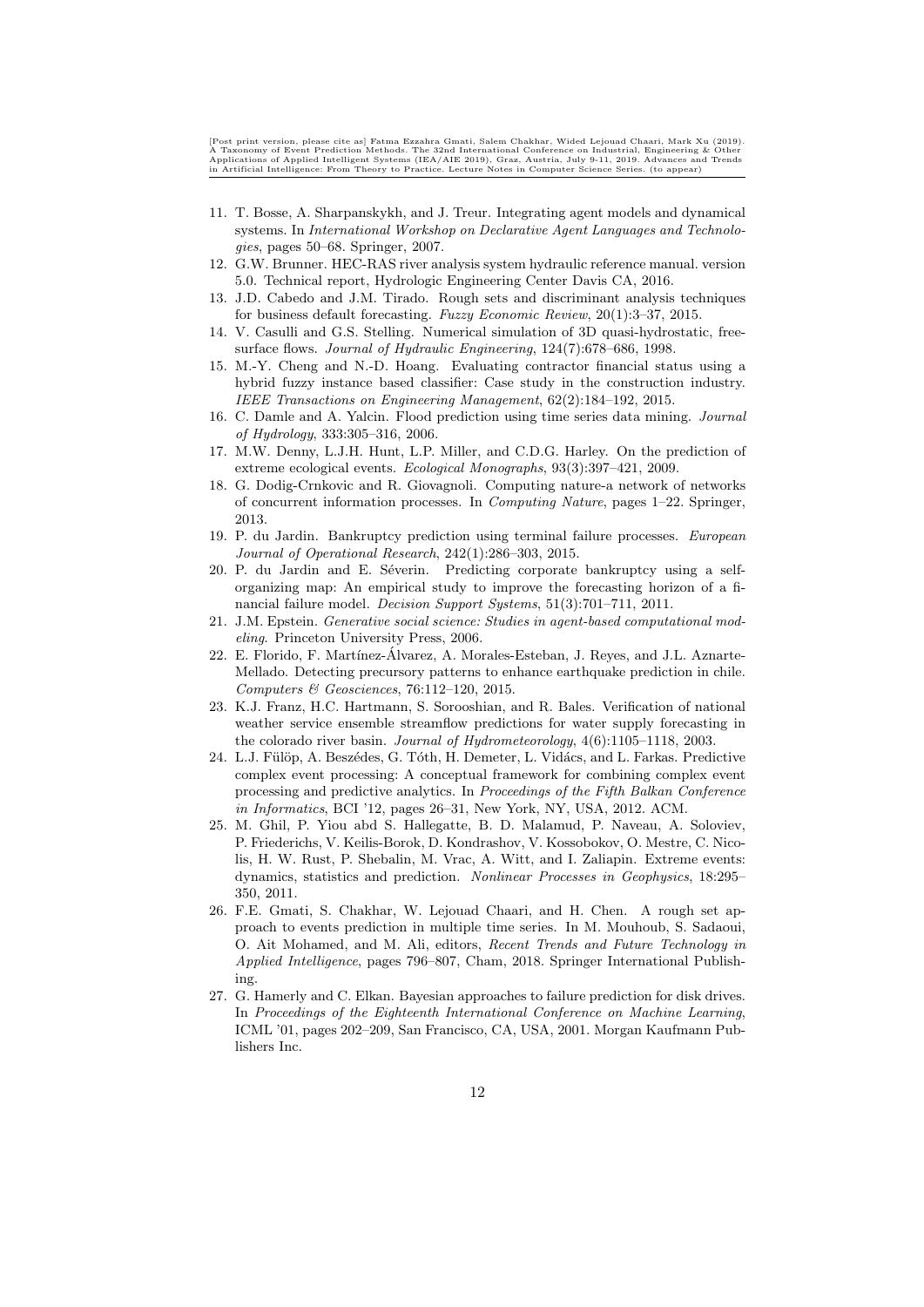- 28. T. Hull. A deterministic scenario approach to risk management. In *Enterprise Risk Management Symposium, Society of Actuaries*, pages 1–7, Chicago, IL, 2010. April Edition.
- 29. F.J.L. Iturriaga and I.P. Sanz. Bankruptcy visualization and prediction using neural networks: A study of U.S. commercial banks. *Expert Systems with Applications*, 42(6):2857–2869, 2015.
- 30. G.K. Devia K, B.P. Ganasri, and G.S. Dwarakish. A review on hydrological models. *Aquatic Procedia*, 4:1001–1007, 2015.
- 31. Y. Li, Mark A Lawley, David S Siscovick, Donglan Zhang, and José A Pagán. Agent-based modeling of chronic diseases: A narrative review and future research directions. *Preventing chronic disease*, 13, 2016. DOI:10.5888/pcd13.150561.
- 32. We.-Y. Lin, Y.-. Hu, and C.-F. Tsai. Machine learning in financial crisis prediction: A survey. *IEEE Transactions On Systems, Man, And Cybernetics*, 42(4):421–436, 2012.
- 33. T. Hopson M and P.J. Webster. A 1-10-day ensemble forecasting scheme for the major river basins of bangladesh: Forecasting severe floods of 2003-07. *Journal of Hydrometeorology*, 11(3):618–641, 2010.
- 34. Heikki Mannila, Hannu Toivonen, and A Inkeri Verkamo. Discovery of frequent episodes in event sequences. *Data mining and knowledge discovery*, 1(3):259–289, 1997.
- 35. F. Martínez-Álvarez, A. Troncoso, A. Morales-Esteban, and J.C. Riquelme. Computational intelligence techniques for predicting earthquakes. In *International Conference on Hybrid Artificial Intelligence Systems*, pages 287–294, 2011.
- 36. A. Mdhaffar, I.B. Rodriguez, K. Charfi, L. Abid, and B. Freisleben. CEP4HFP: Complex event processing for heart failure prediction. *IEEE Transactions on NanoBioscience*, 16(8):708–717, 2017.
- 37. G. Merkuryeva, Y. Merkuryev, B.V. Sokolov, S. Potryasaev, V.A. Zelentsov, and A. Lektauers. Advanced river flood monitoring, modelling and forecasting. *Journal of Computational Science*, 10:77–85, 2014.
- 38. R.A. Meyers. *Extreme Environmental Events: Complexity in Forecasting and Early Warning*. Springer Science & Business Media, 2010.
- 39. T. Mitsa. *Temporal data mining*. CRC Press, 2010.
- 40. A. Morales-Esteban, F. Martínez-Álvarez, A. Troncoso, J.L. Justo, and C. Rubio-Escudero. Pattern recognition to forecast seismic time series. *Expert Systems with Applications*, 37:8333–8342, 2010.
- 41. F. Morchen and A. Ultsch. Discovering temporal knowledge in multivariate time series. In C. Weihs and W. Gaul, editors, *Classification – the Ubiquitous Challenge: Proceedings of the 28th Annual Conference of the Gesellschaft f¨ur Klassifikation e.V. University of Dortmund, March 9-11, 2004*, pages 272–279. Springer Berlin Heidelberg, Berlin, Heidelberg, 2005.
- 42. M. Nwogugu. Decision-making, risk and corporate governance: New dynamic models/algorithms and optimization for bankruptcy decisions. *Applied mathematics and computation*, 179(1):386–401, 2006.
- 43. R.J. Povinelli. *Time Series Data Mining: Identifying Temporal Patterns for Characterization and Prediction of Time Series Events*. PhD thesis, Marquette University, Milwaukee, WI, 1999.
- 44. R.J. Povinelli. Identifying temporal patterns for characterization and prediction of financial time series events. In *Temporal, Spatial, and Spatio-Temporal Data Mining*, pages 46–61. Springer, 2001.